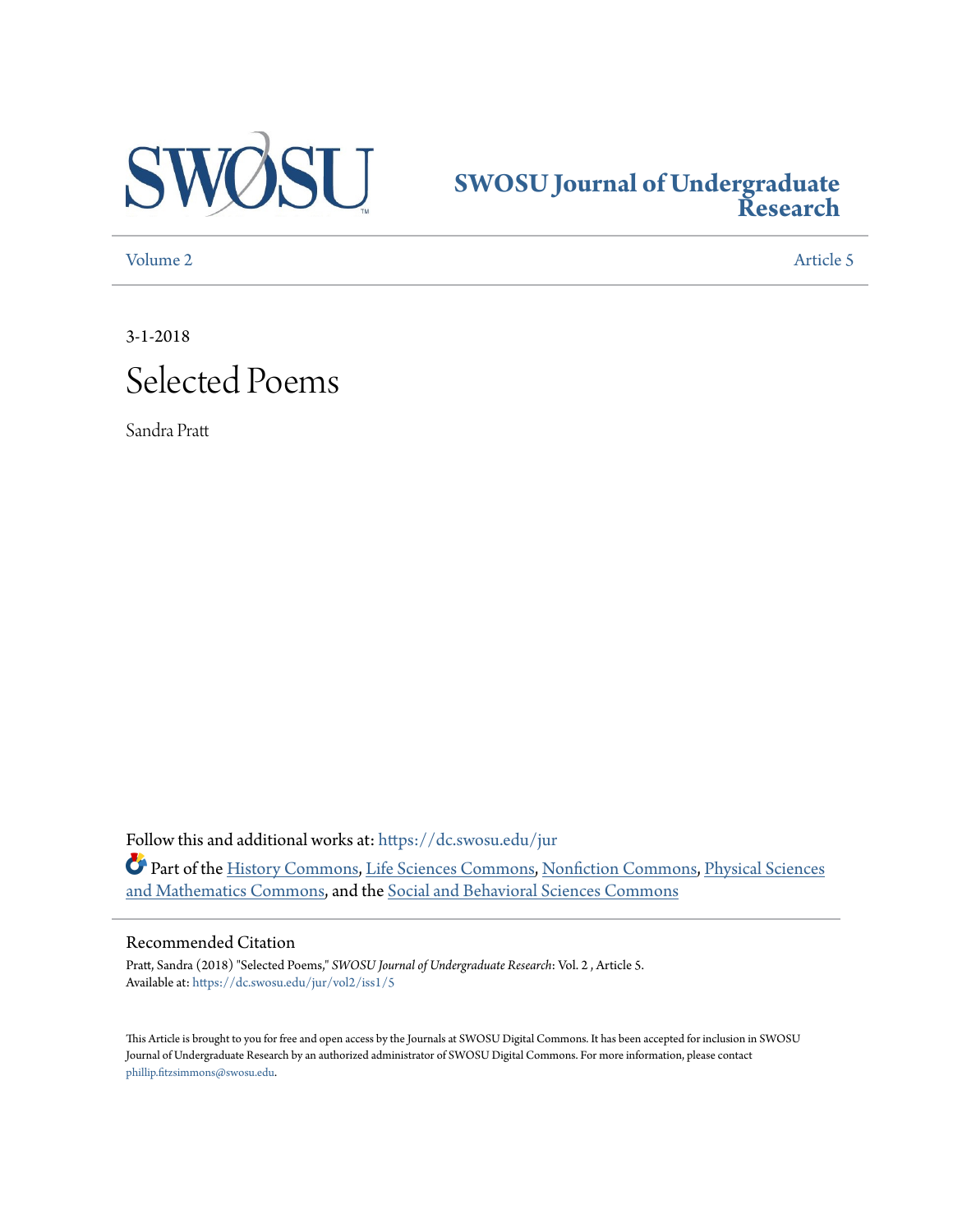# **Selected Poems**

by Sandra Pratt (John Bradshaw), Department of Language and Literature

#### **Drowning Doll**

Ice floes float further from her fingers; she descends into frigid slush. Pale-blue ghost sinks still while locks of hair halo her head. Overhead, spider's-web cracks the smooth monotony of moon's indifferent face. It pulls away, pulls shadows in like blankets, warm at the edges. She knows the end when she sees it.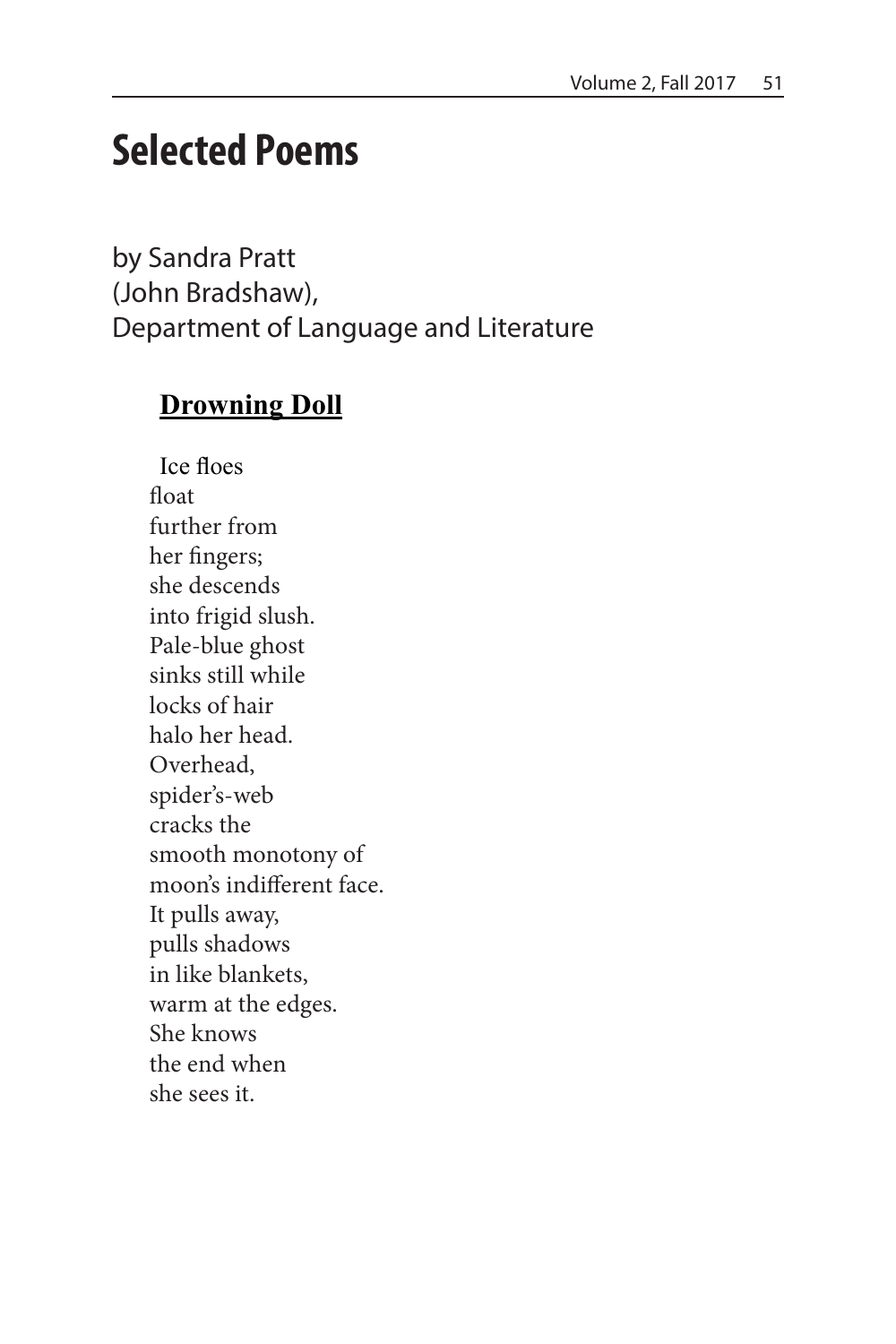Heat leaves lungs, limbs, core. Pink lips pale, flushed skin drains of color; she's a porcelain doll. In her vision blue bleeds black; it's no longer cold; it is no longer.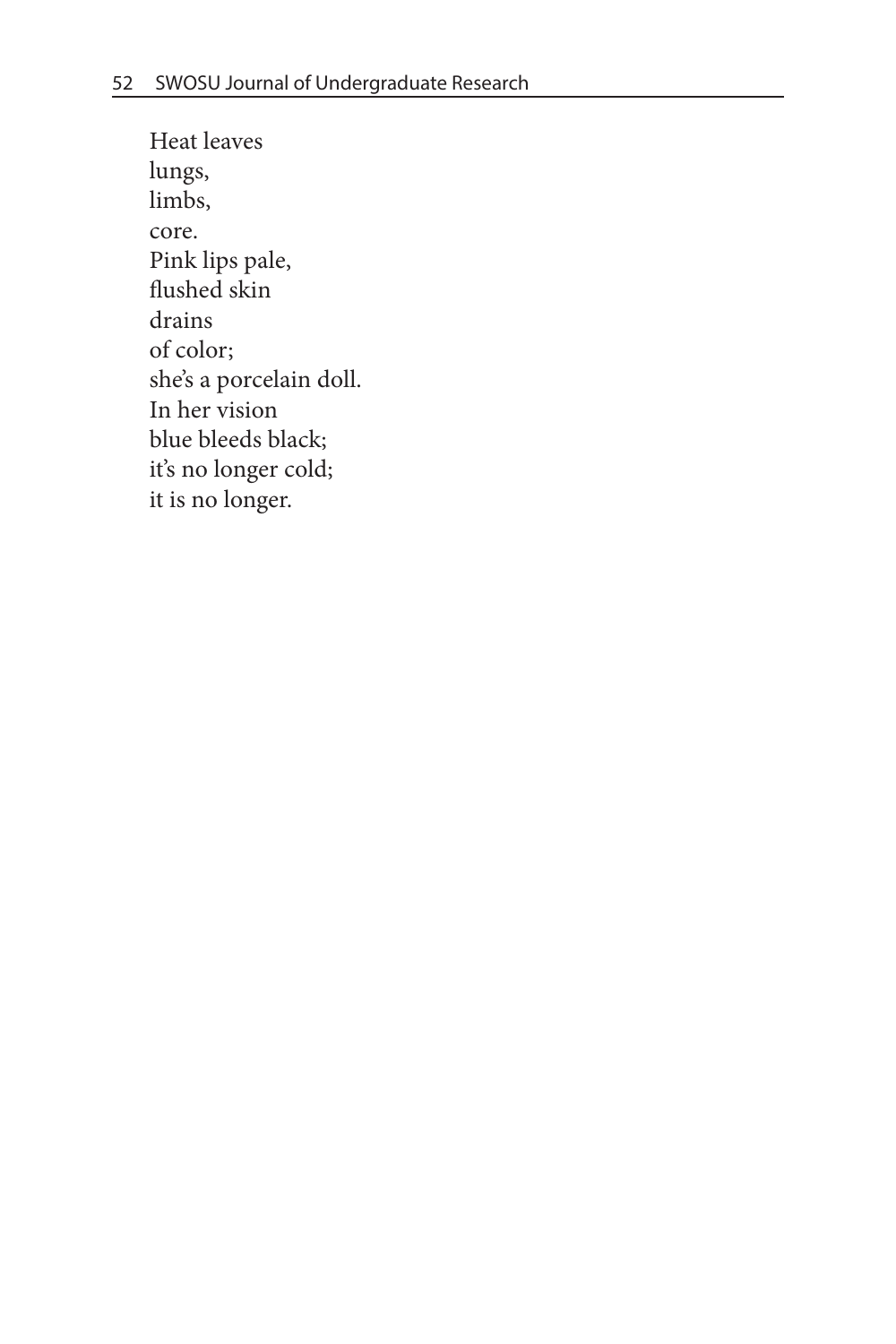#### **Making Out Words**

I imagine the perfect kiss Must be something like Reading a well-written story: The warm press of Lips to lips Would be a pleasant hum In the fog of the mind, The chaste prelude to an enchanting tale. It's that moment that wooed you, Coaxed you closer, But delicately, tactfully so.

And each sentence written Would unravel on your skin, And you would be Captivated, Craving each little twist that Slid its fingers over your neck, Inspiring pin-pricks in its wake. And then you were Past the point of pulling back, The world around you Forgotten.

More often, I've found that kisses Are comparable to The works of young fiction writers: They focus so intently on the act That they forget to be artists about it. The idea of romance is there, But it's so rushed and fumbled That one stumbles over The little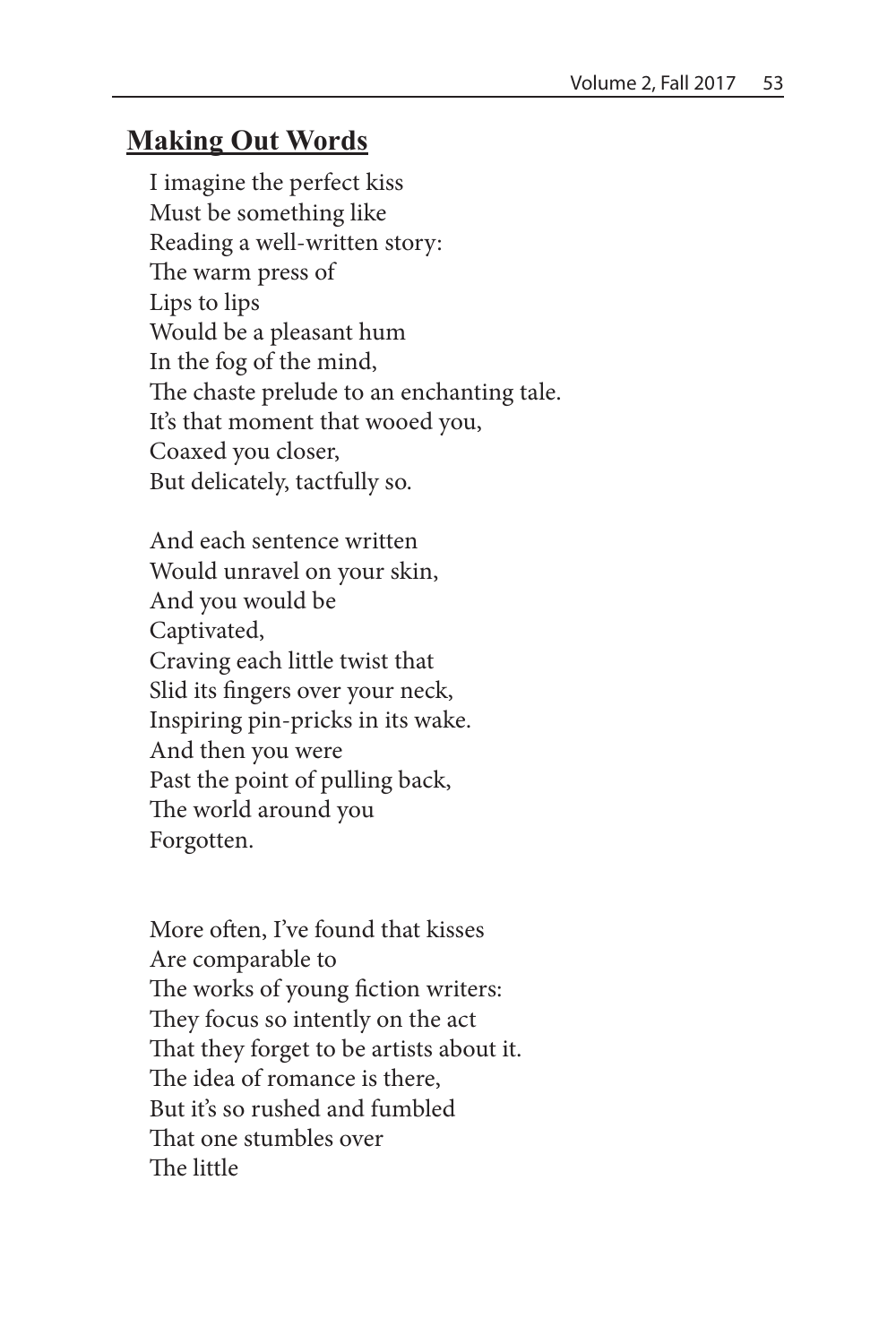Details, It's all so jumbled. The characters flat, Half-assed Textures and "eloquent" Words distract from the plot and, More importantly, The Context.

Juvenile ideas, twisted meanings, And all of a sudden All the things a kiss could be are Double-entendres, Unexpected plot twists, Unnecessary drama, And then there are instances When the slip of a word Like a slip of the tongue Is just so Out of place And startling That you have to Tear away for a moment And ask "What the hell are you doing?"